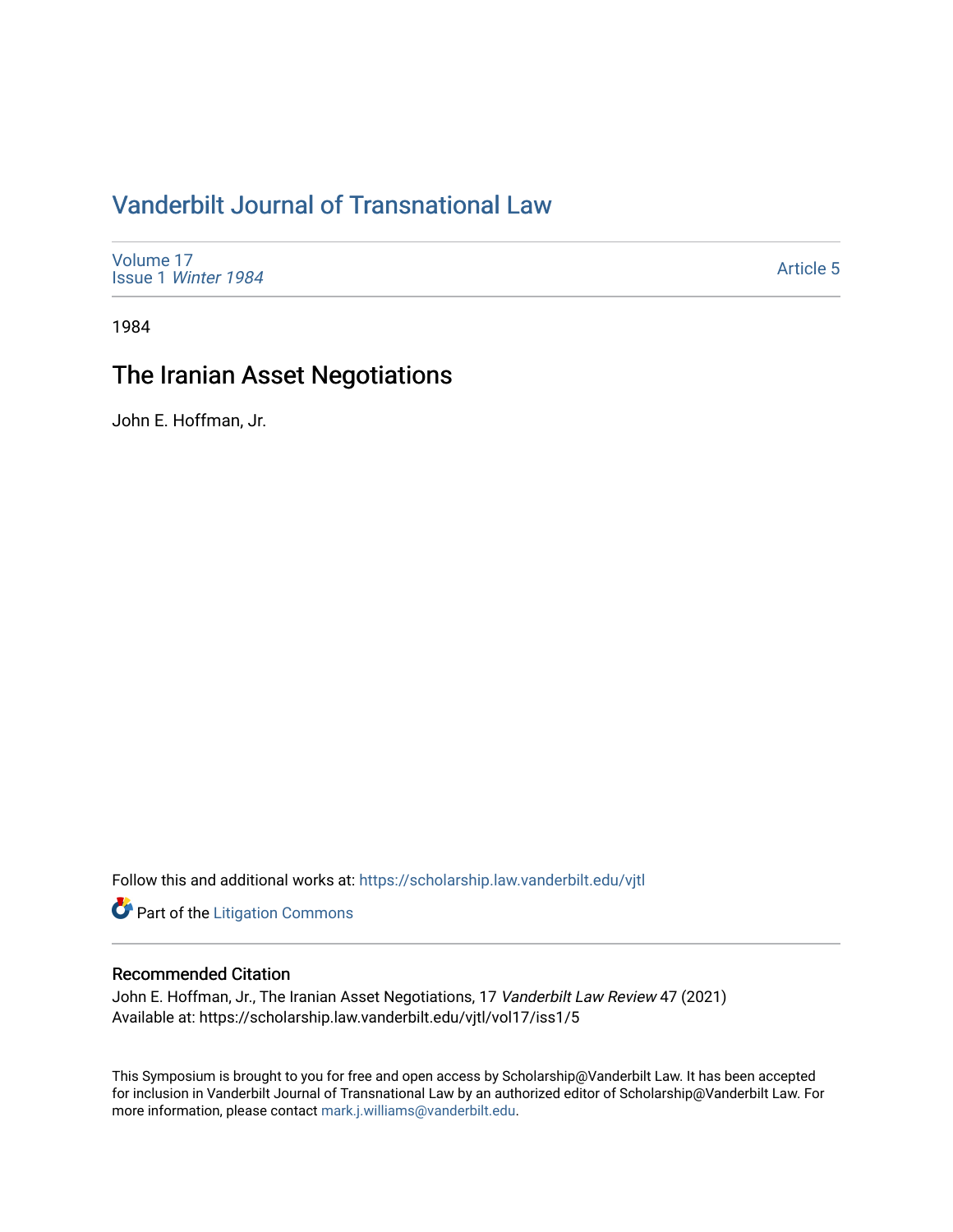### **THE IRANIAN ASSET NEGOTIATIONS**

 $\frac{1}{2}$ 

### *John E. Hoffman, Jr.\**

At the outset, I owe an obligation to you and to my fellow panelists to reveal my true colors. Following the remarks of Mr. Aksen and Mr. Rhodes, you would be entitled to expect me to give some examples of how some distressed clients entered this wonderful world of arbitration, how the scales fell from their corporate eyes, and how their problems were solved. I am going to tell a bit of a story this afternoon. The focus of it is arbitration, but I should tell you it is not an arbitration that occurred. The story is of an arbitration process that was considered very seriously by clients in an industry unaccustomed to and distrustful of arbitration. These clients nevertheless gave very serious consideration to arbitration and indeed adopted a format for arbitrating some extremely important disputes. The only reason that the arbitration was not conducted was that the very existence of that arbitration system, and the possible resort to it as a means of solving these disputes, led to the settlements now being achieved.

I also have a personal point of view on this subject that should be revealed. It is a viewpoint colored by almost a quarter century of litigation experience. My view is that time should be devoted to avoiding formalized combat as well as to conducting it. Yet the avoidance of formalized combat, whether in the context of litigation or arbitration, cannot be successful without a thorough understanding of how that combat is likely to be conducted **if** attempts at negotiation, mediation, or a more satisfactory resolution fail. Efforts to avoid uneconomic, litigious warfare are not likely to be successful unless those involved in the decisions have a thorough understanding of the very processes they are trying to avoid.

The context of my comments this afternoon is the recent Iranian experience, which was one example of the inevitable commercial and financial disputes that have followed virtually every instance of world turmoil in this century. Every war or revolution, certainly those involving nations that have any kind of substantial interdependence with other countries in the world, has been

<sup>\*</sup> Partner, Shearman & Sterling, New York City. LL.B. 1960, Harvard Law School; 1955, Princeton University.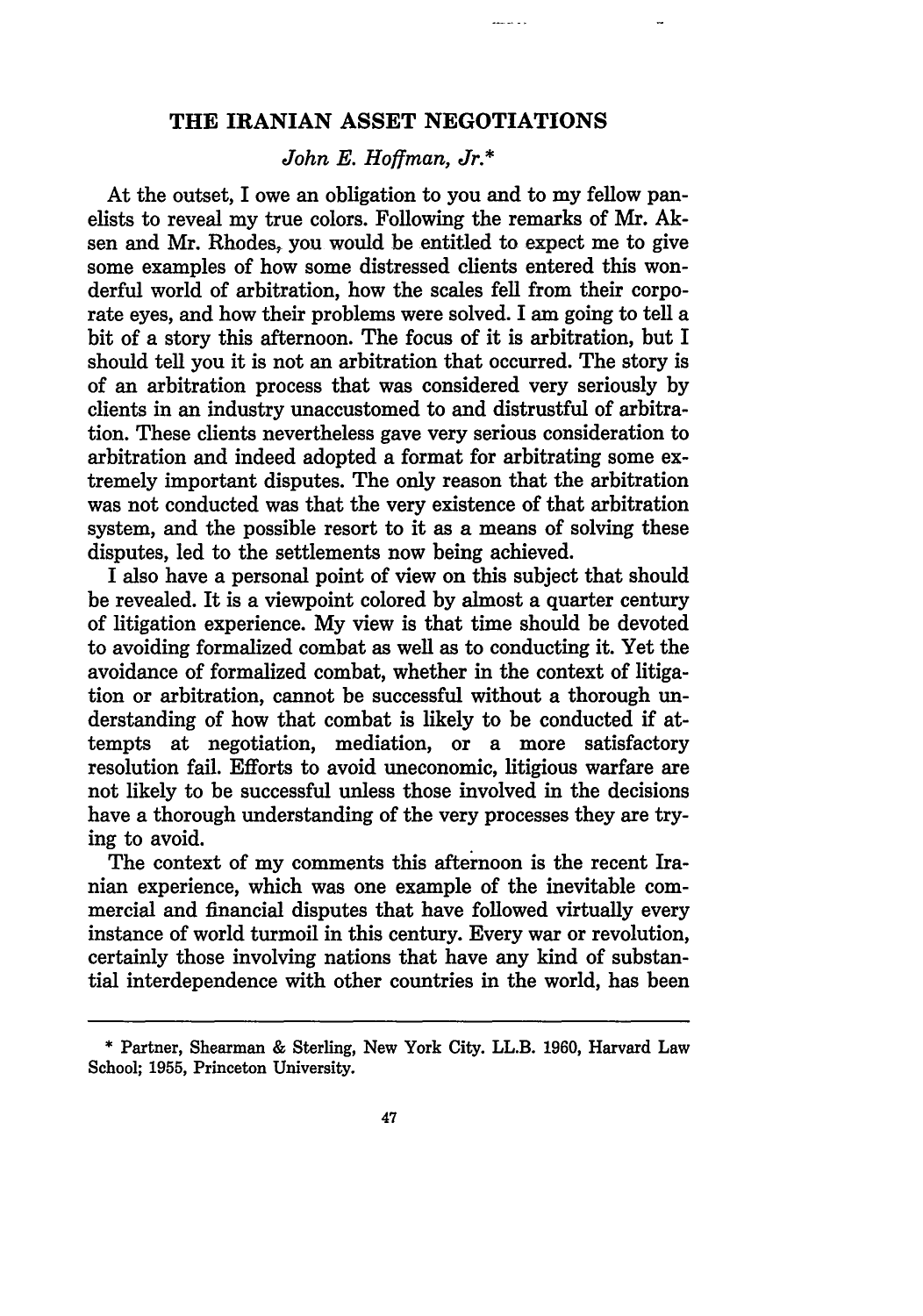followed by decades of litigation to sort out the disrupted relationships. When I left law school in 1960, the Cuban revolution had just taken place. Cuba was turned on its ear and the Cuban cases were just beginning. One of my first assignments as a starryeyed, new associate at Shearman and Sterling was to work on the Cuban cases. One of those cases is going to be argued a week from Monday in the United States Supreme Court. Yet after twentythree years, the Cuban assets are still frozen. No prospect for immediate or near term resolution of those problems is apparent. Although I have not worked steadily on Cuban cases for twentythree years, that history was something that I had very much in mind in the Iranian experience. I do not think the handling of the Cuban cases is a productive way to solve problems. I am not suggesting that opportunities to sort out the Cuban difficulties were missed. The Cuban experience, however, was one of the driving factors in the Iranian negotiations, and, in fact, was one of the arguments presented to the Iranians during the negotiations. They took that example very much to heart because one of the attorneys representing Iran has been representing Cuba through all the twenty-three years. They knew very well that the experience was something they did not want to repeat. My point is that while I feel a little disloyal to my litigating fraternity in suggesting that we should devote tremendous efforts to avoid litigation, it is only by developing a thorough understanding of these processes, either the litigation processes described this morning or the arbitration techniques discussed this afternoon, that the attorney can avoid getting bogged down in such affairs.

In today's world, the economics of legal practice require practitioners to seek methods of resolving or avoiding protracted conflict. No one can afford to become involved in decades of trench warfare litigation at the hourly rates now being charged for battalions of legal talent.

Some of the experiences in the Iranian episode were quickly followed in other situations. As soon as the Falkland Islands crisis began, many of the concerns that arose during the Iranian experience led to activity directed at avoiding litigation. Many of the events in the Falkland Islands crisis replicated events that occurred during the Iranian situation. The British froze Argentine assets, and the Argentines froze British assets. Syndicated loan payments were disrupted. The whole Falkland Island situation had a sense of *déjà vu*. Many of the same people were involved; the same lawyers were present around the table. In fact, we had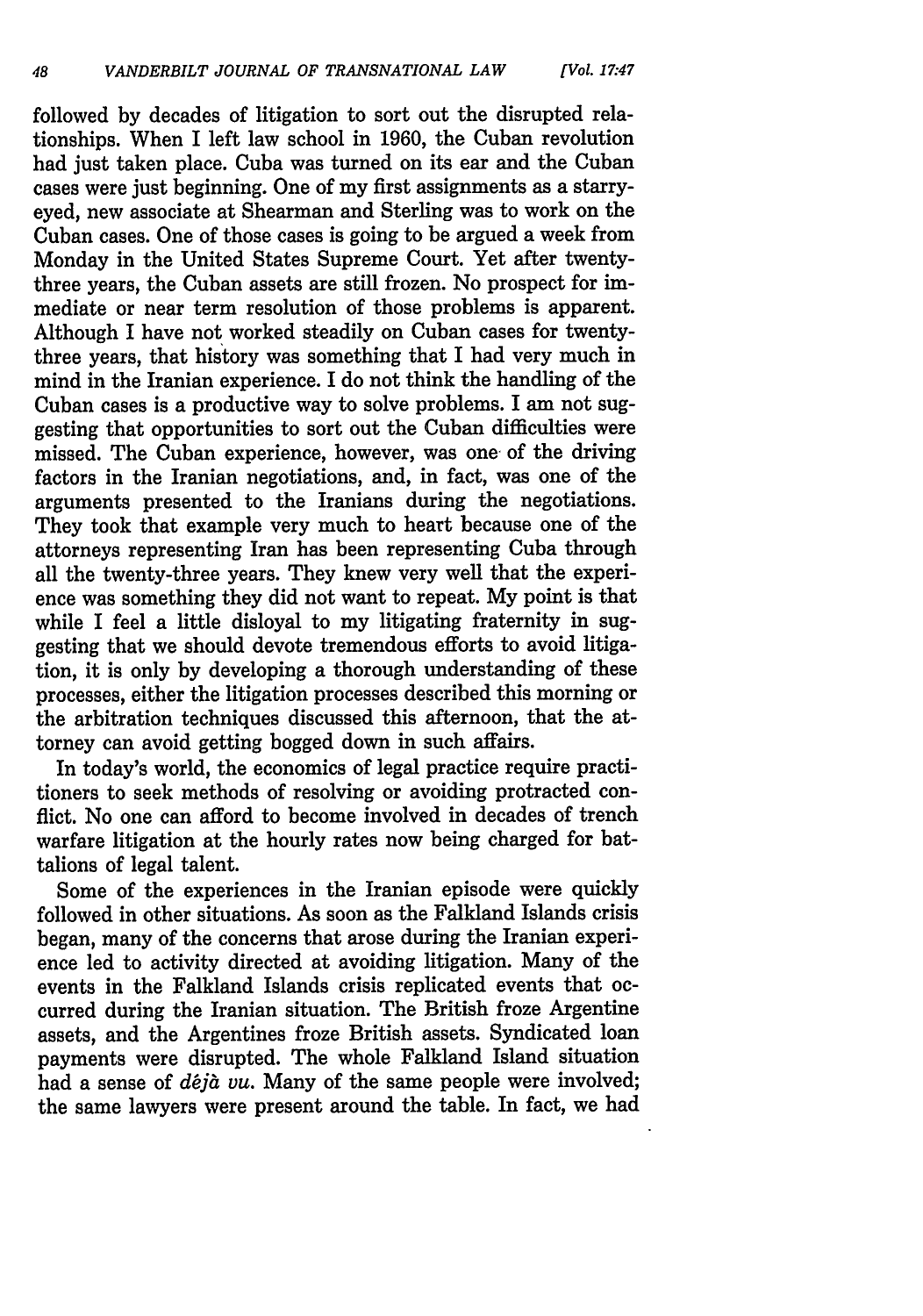two negotiation rooms going at one point. The Iranian bank group met in one room and when we finished those negotiations, we would move to the next room to discuss the Falkland Islands. A little later on, we had a room down the hall for Mexico. The same scenario is occuring now with Brazil. This group of worthy debtor countries is providing a major source of activity.

I stress the word "debtors" because the focus I have on this situation involves money. The particular perspective that I have comes mainly from my experience in representing international banks who have relationships with countries or companies that have fallen into some form of distress. Money is always involved in these situations. Typically, every war or revolution that one can think of in this century has been followed by substantial periods of litigation and negotiations to sort out the disruptions in relationships.

The Iranian revolution was certainly no exception. At the time of the Iranian revolution in 1979, Iran was one of the world's leading exporters of oil. The proceeds from these oil exports were invested temporarily in what are commonly called Eurodollar accounts. The Eurodollar accounts are simply dollar bank accounts in branches of banks overseas, largely in London. The seizure of the United States embassy, and the freeze on Iranian assets imposed by the Carter Administration in response, led to an immediate disruption of the immense financial and commercial relationships between Iran and the rest of the world. My remarks particularly focus on the disruption of the relationships between Iran and banks both in the United States and in the rest of the world, even though many other commercial relationships were affected. The United States and foreign banks had made very substantial loans to Iran. In addition, Iran had deposited very substantial amounts of money in foreign branches of United States banks, principally in London, but also in Paris. Those accounts were purported to be frozen **by** the Carter Administration. Very shortly after the freeze Iran commenced litigation overseas to recover the billions of dollars on deposit in those countries. I do not propose to dwell on the subject of the Iranian asset litigation in the United States or overseas, but wish to move rather quickly through that period and get to the discussion of some arbitration possibilities.

From the outset, it was clear to everyone working on the hostage crisis that disposition of various claims between United States companies and Iran would be an essential element in the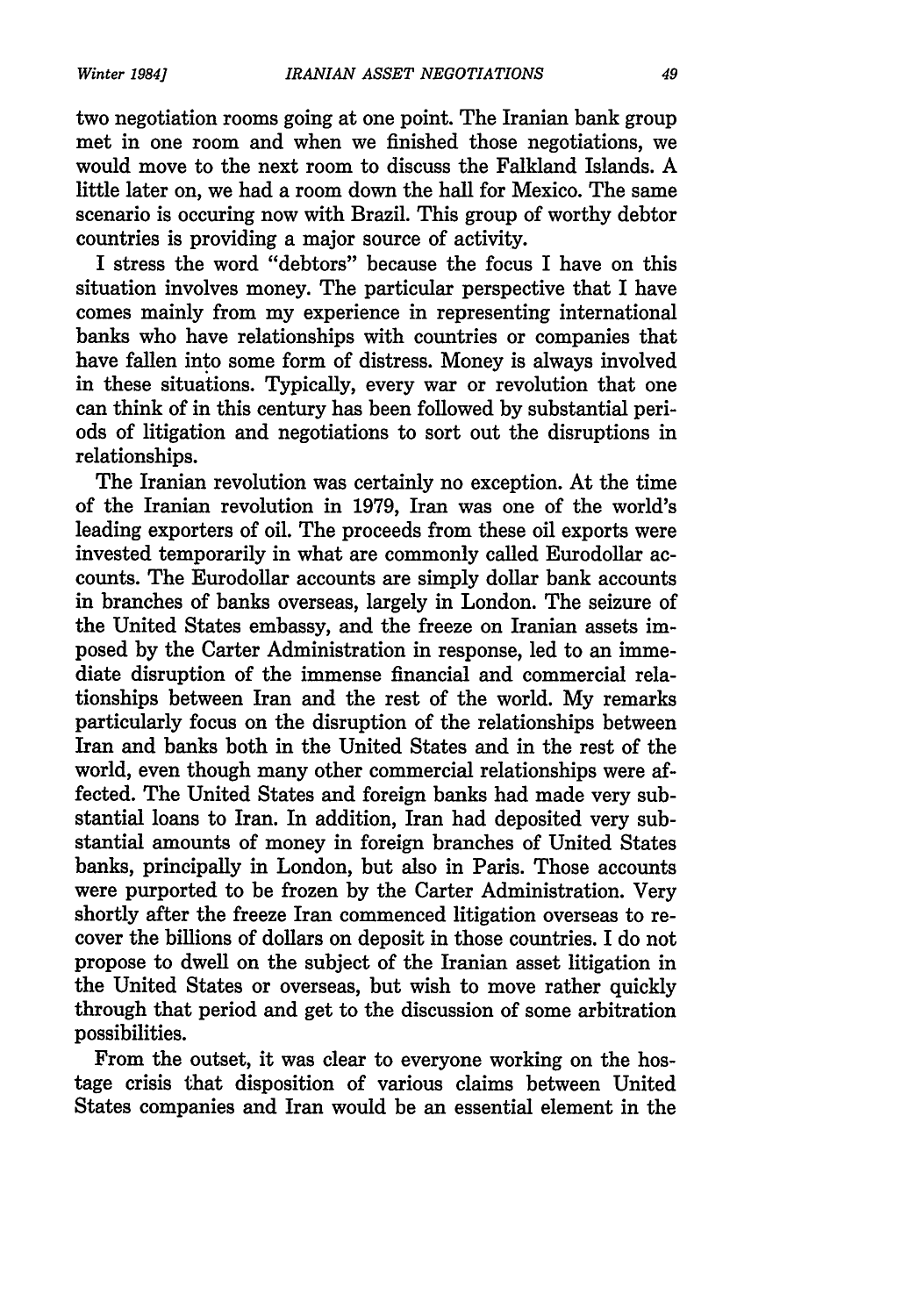resolution of the hostage dispute. No one anticipated that Iran was going to release the hostages without a satisfactory settlement of the claims. Most of the Iranian property outside Iran was either frozen by the executive order or tied up in the litigation process. Although the hostage release negotiations are somewhat beyond my topic today, I want to stress that in all of those discussions it was absolutely clear that some form of resolving the claims without endless litigation was a necessary element in the solution of the crisis.

An arbitration solution did come up in the context of what was called the bank line of negotiations. Negotiations were conducted with Iran on behalf of the United States banks for about nine months preceding the release of the hostages. In those discussions, the subject of arbitration came up a couple of times, but never extensively. First, the subject of the interest on frozen Iranian assets was important to the Iranian representatives. Between the late summer and early fall of 1980, we discussed with the Iranian representatives how we might agree on what interest, if any, would be paid on all of the frozen assets if and when they were released. Interest rates were at virtually an all-time high in this period. The billions of dollars tied up were earning money for those holding the assets. The Iranians were very interested in receiving some of this return. We discussed how this interest issue was to be resolved in the event an agreement could not be reached on interest rates or interest periods. We concluded that it probably would make very good sense to think about some procedure for arbitrating this issue in London, thereby drawing on the city's resources or people with knowledge and understanding of the world money markets to serve as arbitrators. We did not develop any particular procedure at that time, but there was evidence of a serious Iranian interest in having arbitration take place in London on certain issues that subsequently became quite important.

The subject of arbitration in the bank negotiations was broached on one other occasion in November of 1980. I received a call from one of the Iranian representatives in Germany urgently asking for a copy of the UNCITRAL rules. I confess that at the time I had not even heard of the UNCITRAL rules. The Iranian representative did not say why he wanted them, and at the time we were not talking seriously about arbitrating anything in the bank claims. We arranged to get him a set of the rules that he then took to Tehran. I reported the inquiry to the United States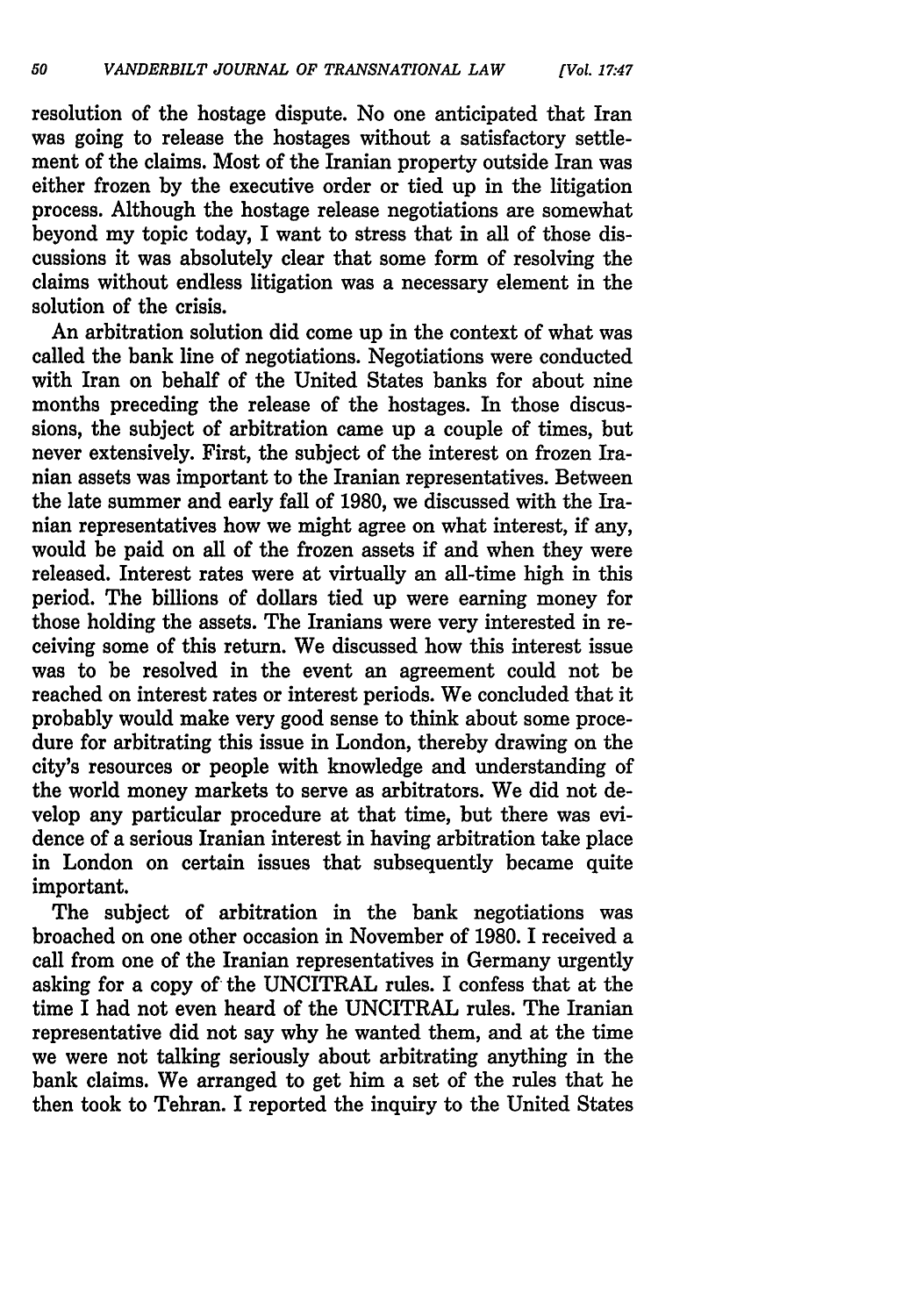Government, as had been my practice on events of that nature throughout the negotiations, but did not dwell on the request further.

The only other area in which any thought or discussion was given to arbitration was also incidental. In the various plans that were discussed and drafted through the course of the bank negotiations, a package plan dealing with as many issues between Iran and the United States as possible was considered. We did not get into specifics on this package plan only because: (1) we regarded the issues in the plan as beyond our competence; (2) the Treasury and the State Department really did not want us to negotiate such a plan; and (3) we did not have any great motivation for the plan. We did consider, however, various possibilities of how the United States claims might be handled outside of continued litigation in the courts. Some consideration was given to a foreign claim settlement commission, a mixed commission, and a variety of other approaches. None of these proposals ever advanced to the point of any formalized drafting that was exchanged.

The issues involved in the bank negotiations were not ones traditionally arbitrated. The kinds of contracts and agreements in the bank claims against Iran were principally loan contracts. Arbitration provisions are not placed in such agreements because banks feel that if someone owes money, he ought to pay it and therefore nothing is left to arbitrate. If payment is not made as required by the contract, the bank goes to court, receives a default judgment, and seizes the borrower's assets. Banks resist arbitration because they are not experienced with the process, they are not used to seeing arbitration provisions, and they don't like to consider anything they do not know or understand.

In the Iranian negotiations, however, some issues that were not traditional areas of dispute had to be resolved. Normally banks do not wonder about the interest rate they are to pay on money deposits. The Iranian situation, however, changed normal circumstances. The United States banks were holding immense amounts of funds, in demand type accounts and Eurodollar accounts bearing interest. The Eurodollar accounts, held in overseas branches, were mostly call accounts immediately available. In the ordinary practice, a rate would be quoted by Telex every couple of days and the interest rates were not a mystery. In this type of arrangement, no provision was made for having a one-day demand deposit frozen for fourteen months during the highest interest rates in history. The subject of interest was an open one on which we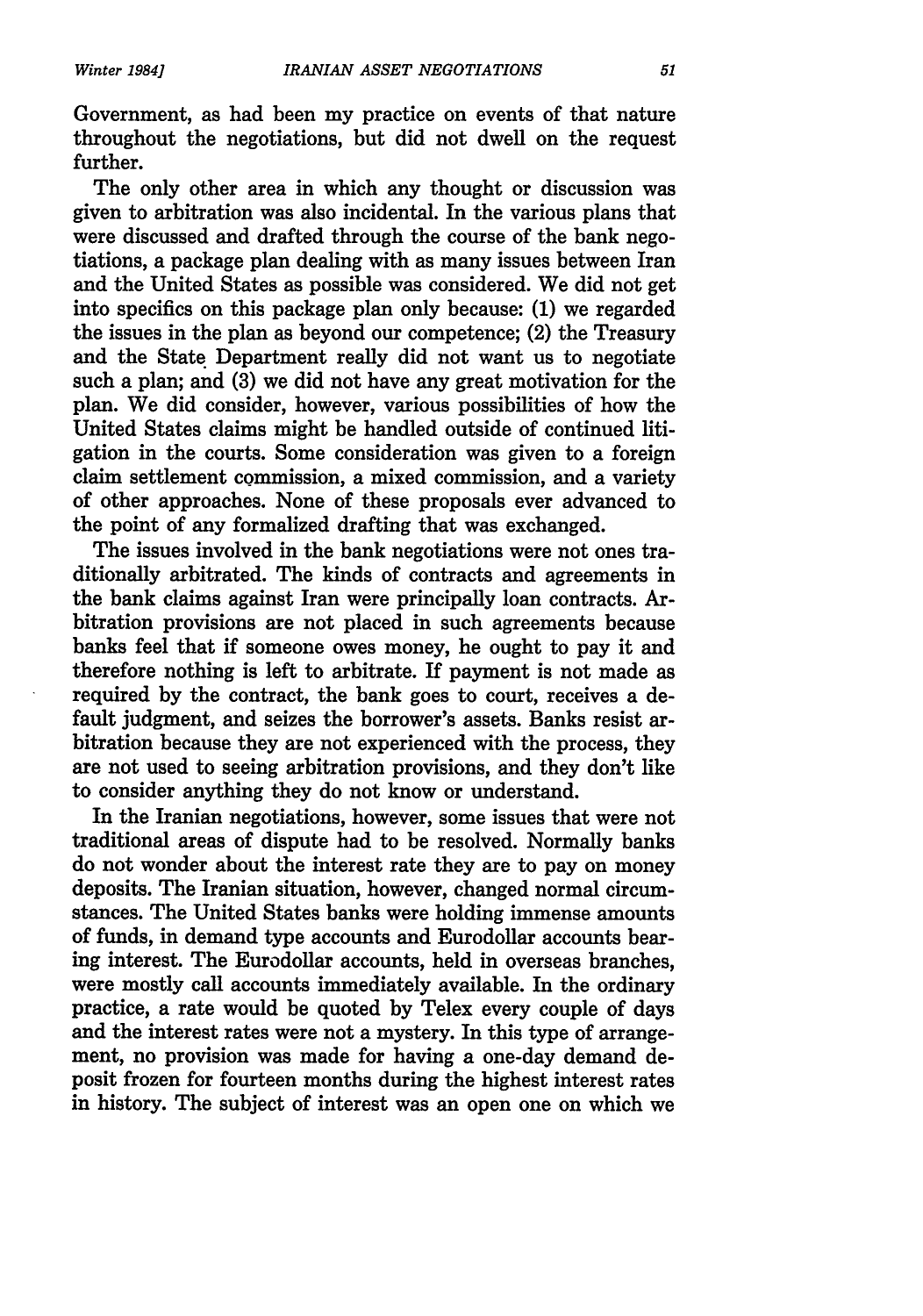could anticipate difficulty in reaching agreement. What were we going to do if no agreement could be reached? We were already in the courts in London, Paris, Germany, and all over the United States. We did not like this spread out litigation and neither did anyone else. We believed the interest issue would be well-served by reference to people who understood the world money markets. Therefore, we gave some attention to arbitration in London, the center of the Eurodollar market and the place where people with knowledge of the issues would be available.

Arbitration was not given much further consideration during the last frantic days of trying to settle the Iranian bank claims. In the middle of January, 1981, last-ditch efforts were underway to devise a package or formula for solving the hostage crisis. The Algerian mediation efforts had begun in late November. The bank negotiations, which had been going on since the end of April, had been merged with the Algerian negotiations. We exchanged documents, both through the Algerians and directly with the Iranians in Germany and elsewhere. By the middle of January, the Iranian representatives were in New York. Everyone was working frantically trying to piece this settlement together. Then, the package that had been the subject of some two and a half months of intense work was absolutely rejected by the Iranians on January 11th, just when settlement appeared at hand. Efforts were made to sort out the problems again and come up with some new proposals. On January 15, 1981, the Thursday before President Carter's term ended, we were waiting for a response from the Iranians to our latest proposal. I got a call just after lunch that day from Lloyd Cutler and Bob Carswell at the White House who said they had just received-or Warren Christopher had just received-a new proposal from the Iranians. It was wholly different from everything under consideration at that time. In fact, the Iranian proposal was somewhat of a return to an earlier plan that had been under consideration for about six months. As far as the banks were concerned, the proposal was intended to do three things. After having all foreign deposits unfrozen and receiving approximately 8 billion dollars, Iran would pay off approximately \$3.5 billion worth of bank claims it recognized as valid; place another \$1.5 billion in escrow for the remaining bank claims it questioned; and arbitrate all of the questionable claims.

The one thing that worried me most about the Iranian plan was this word "arbitrate." We knew that for this plan to have a prospect of success, we would have to get a very quick acceptance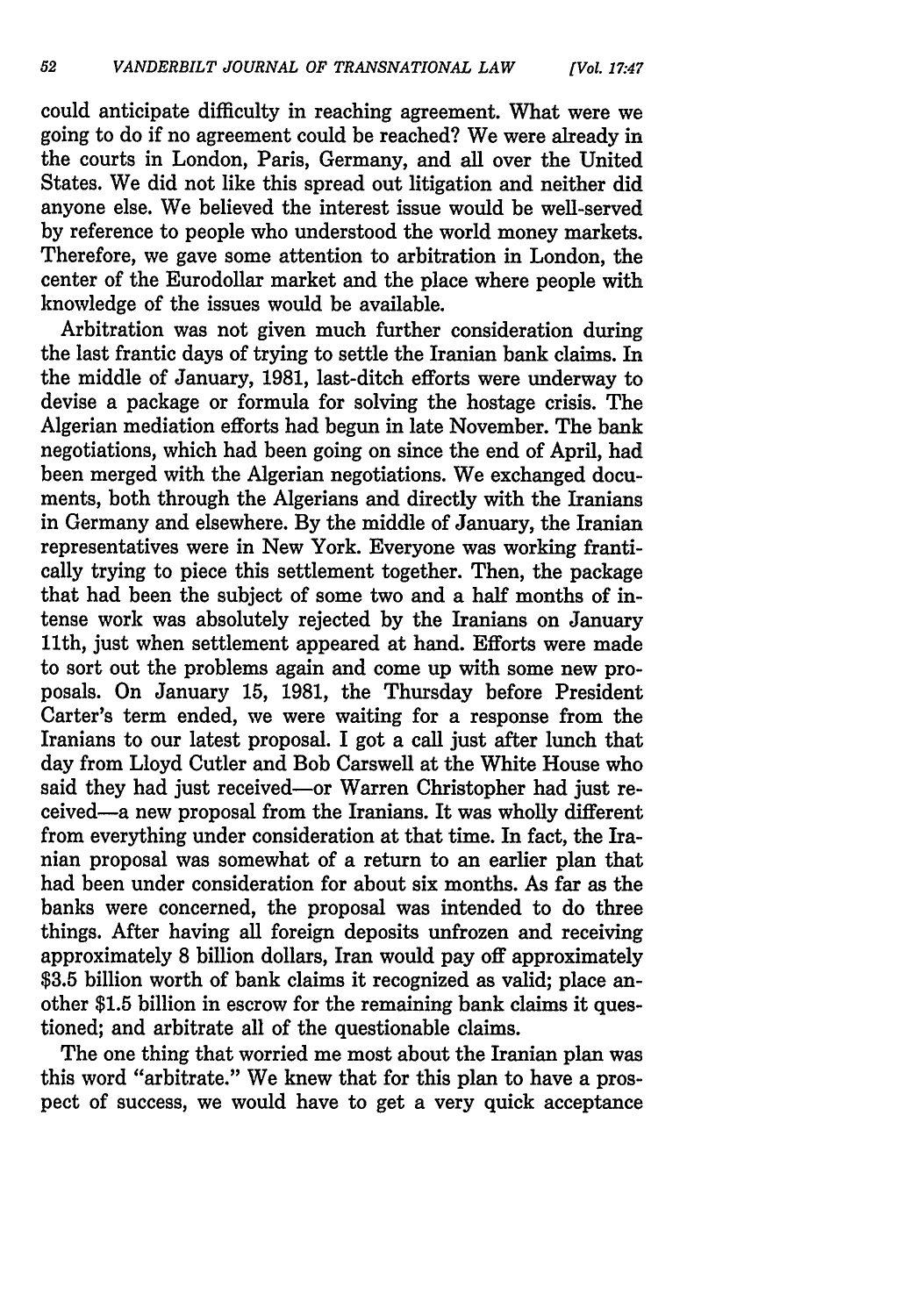*Winter 1984]*

from all of the United States banks holding these Iranian assets voluntarily in their foreign branches. The validity of the Carter freeze order immobilizing the accounts was open to question and was being litigated in the courts of the countries in which the foreign branches were located. No one knew for certain who was right on this issue. To make the hostage deal work, however, the banks would have to release the accounts and pay them to Iran, thereby giving up what was, in effect, security for all the loans to Iran that were in default. This plan was asking the banks to give up money to Iran in return for the release of the hostages. I was concerned that requiring "arbitration" of the remaining bank claims might scare off one or more of the banks and threaten the prospects for success.

The story of the next ninety hours is beyond the scope of the discussion this afternoon. The deal did get done; the plans were put together; the Algerian agreements were signed; and the hostages were released. The basic documentation comprising the Algerian Accords had a number of references to the arbitration of bank claims. The two principal Declarations dealt with the basic structure of the deal and included arbitration in the United States-Iran Arbitral Tribunal. Another document called the Undertakings, which was not released publicly at the request of the Iranians, had provisions for resolving the remaining bank issues. It provided, among other things, that the United States banks and the central bank of Iran, Bank Markazi, would meet immediately to agree upon the remaining amounts owing on their claims against each other. If an agreement was not reached within thirty days (nobody really understood from what point the thirty days commenced), the Undertakings provided that either party could refer the dispute to binding arbitration by an international arbitration panel or to the Tribunal. No one knew what international arbitration panel would be used for the banks.

Everyone expected a prompt meeting and agreement because a lot of work had gone into sorting out the remaining claims. In an overabundance of enthusiasm and optimism, people believed that the arbitration provisions were never going to come into play. The banks and Iran did meet promptly, and in a matter of days after the hostage settlement, meetings commenced with the Bank Markazi officials in London. The United States banks laid out their claims and provided the rest of the figures requested by the Iranians. As one might expect, nothing happened, and it became clear that nothing was going to happen very soon. We had no lev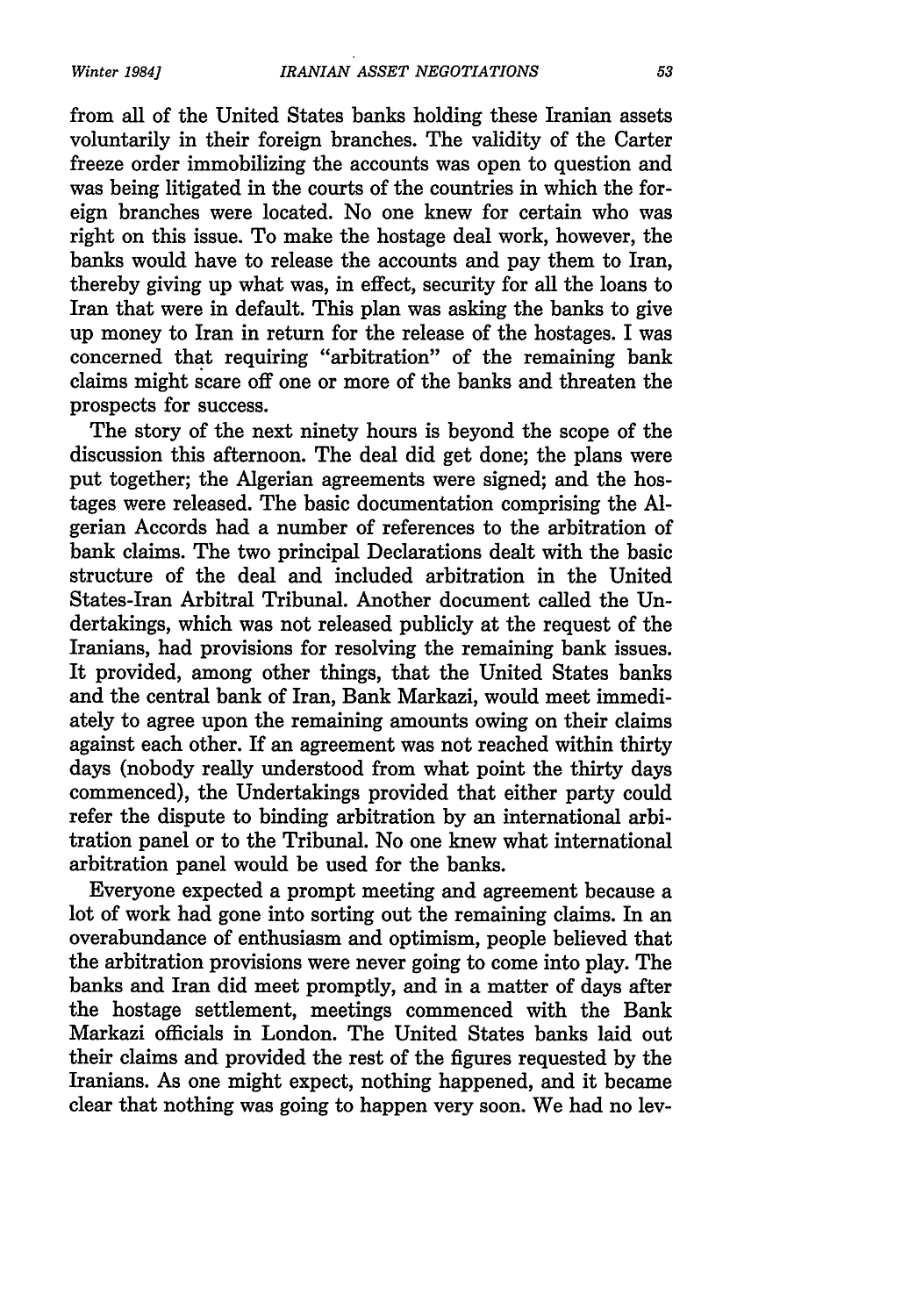erage to bring the Iranians to the negotiating table if they did not want to come. The hostage crisis had provided immense pressure for achieving some of the things that needed to be done. But, if the Iranians did not want to negotiate these claims, how were we going to get them to do it? Aside from their own self-interest in resolving the situation, the Iranians would have received a substantial amount of additional money, which was their money otherwise immobilized, and interest on all the money frozen in the United States when a settlement was reached. The only way that we could get Iran to the negotiation table, however, was by resorting to a more formal process.

We sent a message to the Iranians in February stating that we wanted to continue to negotiate, but at the same time we intended to propose a system for arbitrating the banks' claims if the negotiations were unsuccessful. This formal message also did not receive much of a response from Iran. We followed this message with an outline of an arbitration proposal, built simply on one sentence in the Undertakings, which stated that either party could refer a dispute to binding arbitration by an international arbitration panel agreed upon by the parties. Because it was very difficult to agree with the Iranians on anything, we thought that all we could do was continue the process of making proposals and hope that something would click. We sent an outline for an arbitration system in the form of a proposal for arbitration that they could accept. This kind of ad hoc arbitration was done by a bunch of pseudo-amateurs not having a great deal of experience in arbitration, representing clients who did not have any interest in arbitration, and dealing with another party who did not have any interest in doing anything. We proposed, however, that we ought to arbitrate these claims if we could not negotiate successfully. We suggested that the arbitration should take place in London, in English, and under the UNCITRAL rules as modified by an Exclusion Agreement under the Arbitration Act of 1979. All of our English legal advisors recommended that we should include the Exclusion Agreement because without it we would end up in court and not arbitrating.

Our discussions with the Iranian representatives on the arbitration system focused a great deal on the selection of the arbitrators. We proposed that three arbitrators be appointed: one appointed by the United States banks, one by the Iranians, and a third appointed through some mutually determined process. We discussed a variety of systems to use in picking the third member.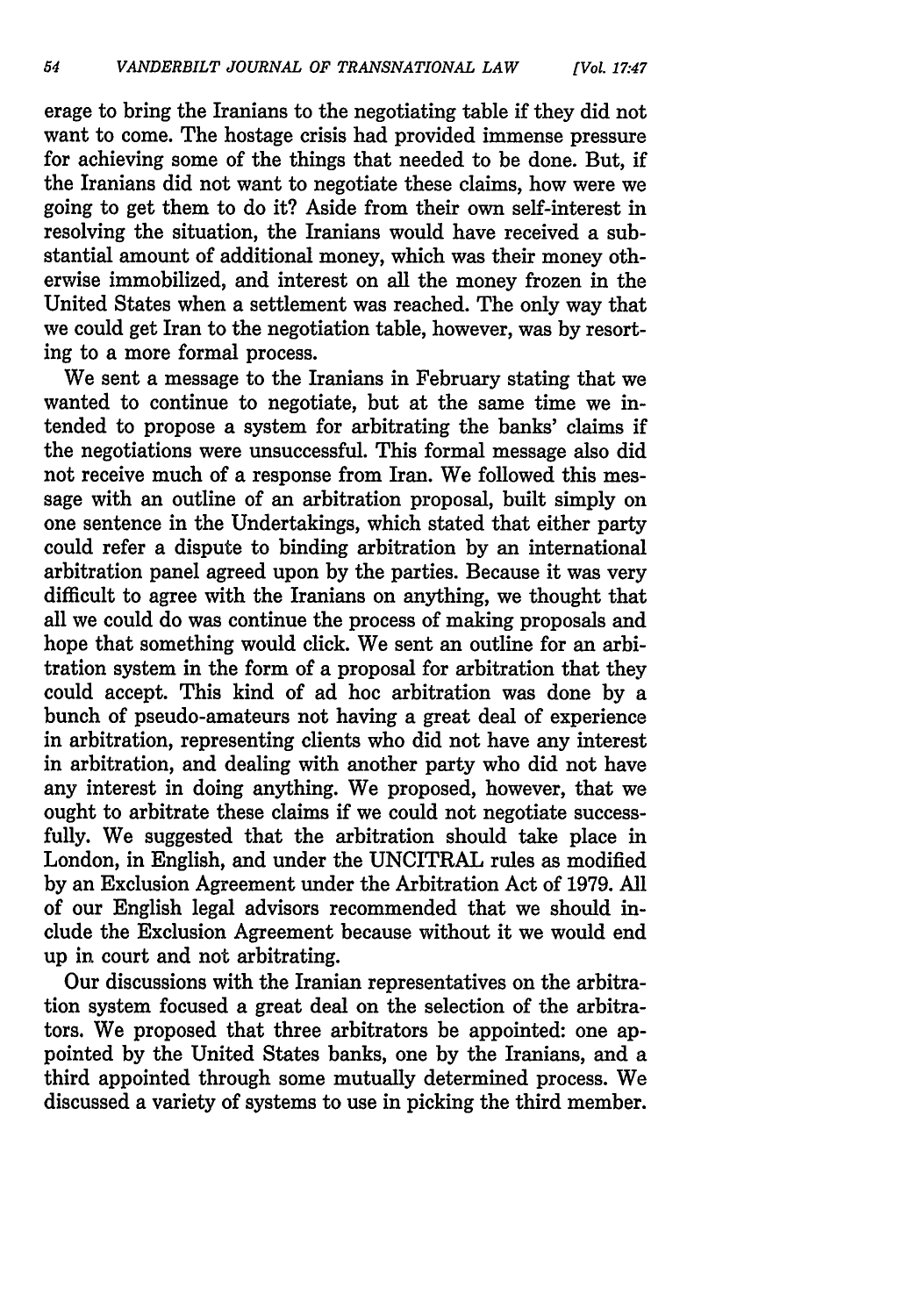We followed this general proposal with a more detailed proposal in the form of a draft arbitration procedure telex. The final version of this draft procedure provided for the selection of a present or retired chancery or commercial court judge of the High Court of England as the third arbitrator. We had developed immense respect for commercial court judges in England during the bank claims cases. A judge handling the litigation involving the frozen bank accounts in London, while not experienced in this area, had a very quick grasp of the issues that were not well understood by many people, including bankers. We agreed that the third arbitrator should be one of these judges and accordingly, we prepared a variety of provisions for appointing such a judge as an arbitrator.

It is probably worth the time to touch on the main points in the arbitration proposal. First, there was no arbitration agreement. Arbitrating in the absence of an agreement to arbitrate would pose problems in enforcing the award other than through the procedures set up in the United States-Iranian Undertakings. We expected trouble in taking the award elsewhere, even though it was rendered in England, and enforcing it under the New York Convention. We proposed to reach an agreement by sending a telex the Iranians would accept. One United States bank would propose the agreement and Iran would accept it. Any other bank that wished to arbitrate could simply adhere to the agreement. That is, such a bank would give a notice of reference to arbitration, and adhere to the existing agreement.

Second, we needed a procedural body of reference. The UNCI-TRAL rules were proposed for a couple of reasons, not the least of which was political. The Iranians already had accepted the UNCITRAL rules, and although the people with whom we were negotiating had taken no part in that decision, one of the tricks in getting any agreement with the Iranians is to give them an opportunity to blame someone else for something, rather than forcing them to make a decision themselves. The central bank representatives could blame other Iranian government officials for having gone along with the UNCITRAL rules. Everyone believed that the UNCITRAL rules should be used, even in the absence of much experience with them.

The choice of language was the third important issue in the proposal. None of these agreements, other than a few foreign language documents, were in any language other than English. We did not want to get involved in translating a lot of documents into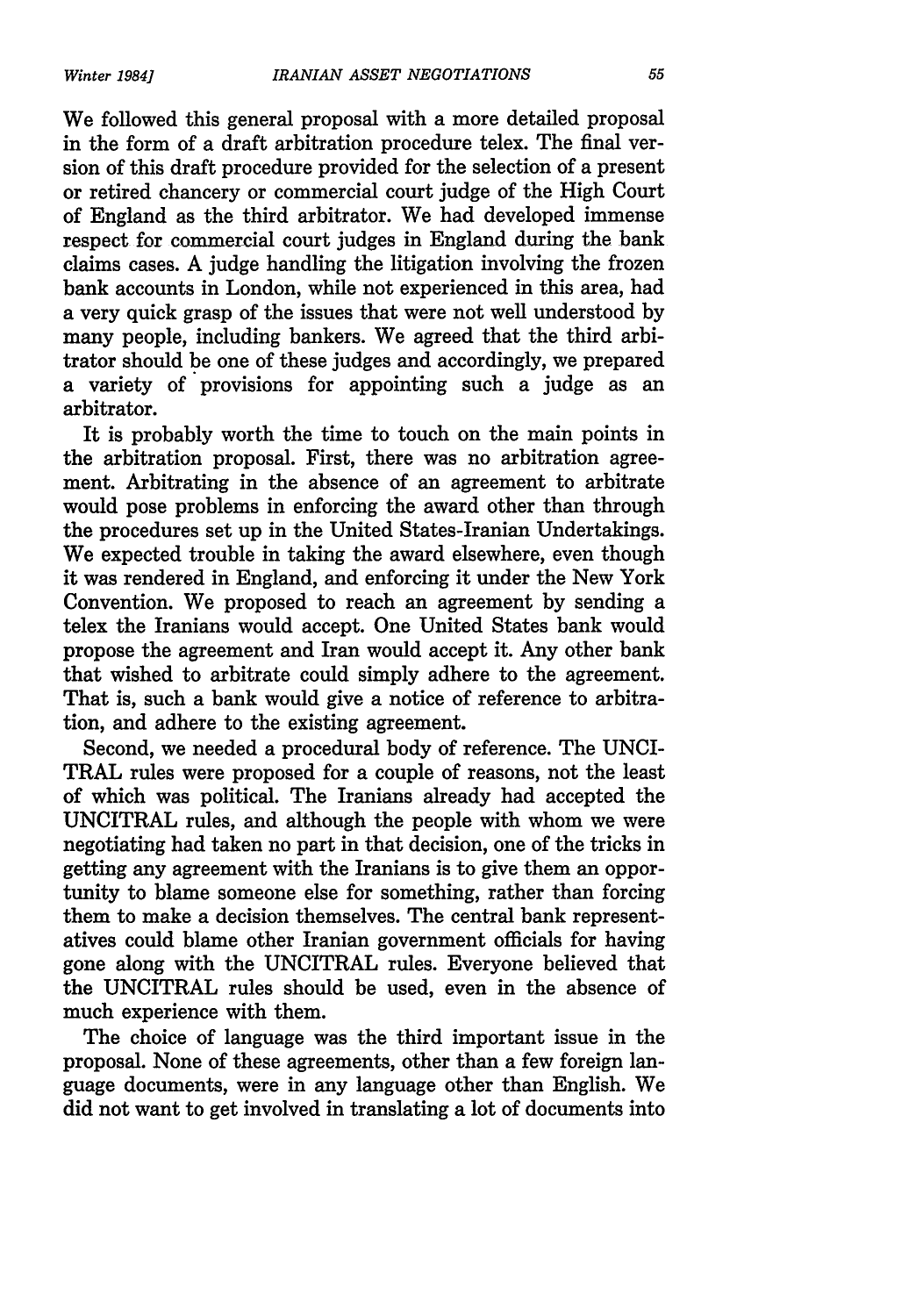*[Vol. 17.47*

Persian. Such translations, of course, have been the experience in the Arbitral Tribunal.

In another section of the proposal, we selected London as the situs of the arbitration; in facilities provided by the London Court of Arbitration. Provisions on the method of choosing the arbitrators also were included. We wanted a short form procedure and therefore did not want the arbitration reference to include any lengthy pleading or claim statement. As a result, we picked up provisions from the UNCITRAL rules providing for additional statements of claim and defense.

Compensation of the panel, another point included in the proposal, potentially involved enormous sums of money. Everyone knew that compensating the panel with fees based on percentages of the amounts involved could make our clients uncomfortable very quickly. We attempted to put a cap on the compensation of the panel. In addition, we were nervous about the use of experts. We experienced some unpleasant situations in the European civil litigation of the bank claims, in which it was quite common for the courts to appoint experts. The French courts, in which the Iranians and the banks litigated the claims on the foreign deposits, appointed "three wise men" to ascertain what Eurodollars were. The appointed experts filed an interim report, and although the money was paid over two years ago, the wise men are still thinking about the nature of Eurodollars. Needless to say, we wanted to have some input into the appointment of experts.

Finally, the enforcement provision in the proposal was designed to pick up the existing enforcement procedures embodied in the Algiers Accords. This was the last effort in designing an arbitration system for the bank claims. We worked on this arbitration proposal throughout 1981. As the year was coming to a close, we made one effort after another to get actual substantive negotiations underway on the bank claims. Every one of those efforts was unsuccessful. We met all kinds of obstacles, many of them coming from the United States Government, which saw the bank negotiations as a possible vehicle for getting some things that it wanted.

As the end of the year approached, time was running out for us to do much of anything other than file our claims in the Tribunal, something we did not want to do. There was, however, an absolute statute of limitations on claims before the Tribunal. It took a lot of time and expense to get the claims put together and everything translated into Persian. One of the banks was preparing to file a claim that was thousands of pages long, when, at the time,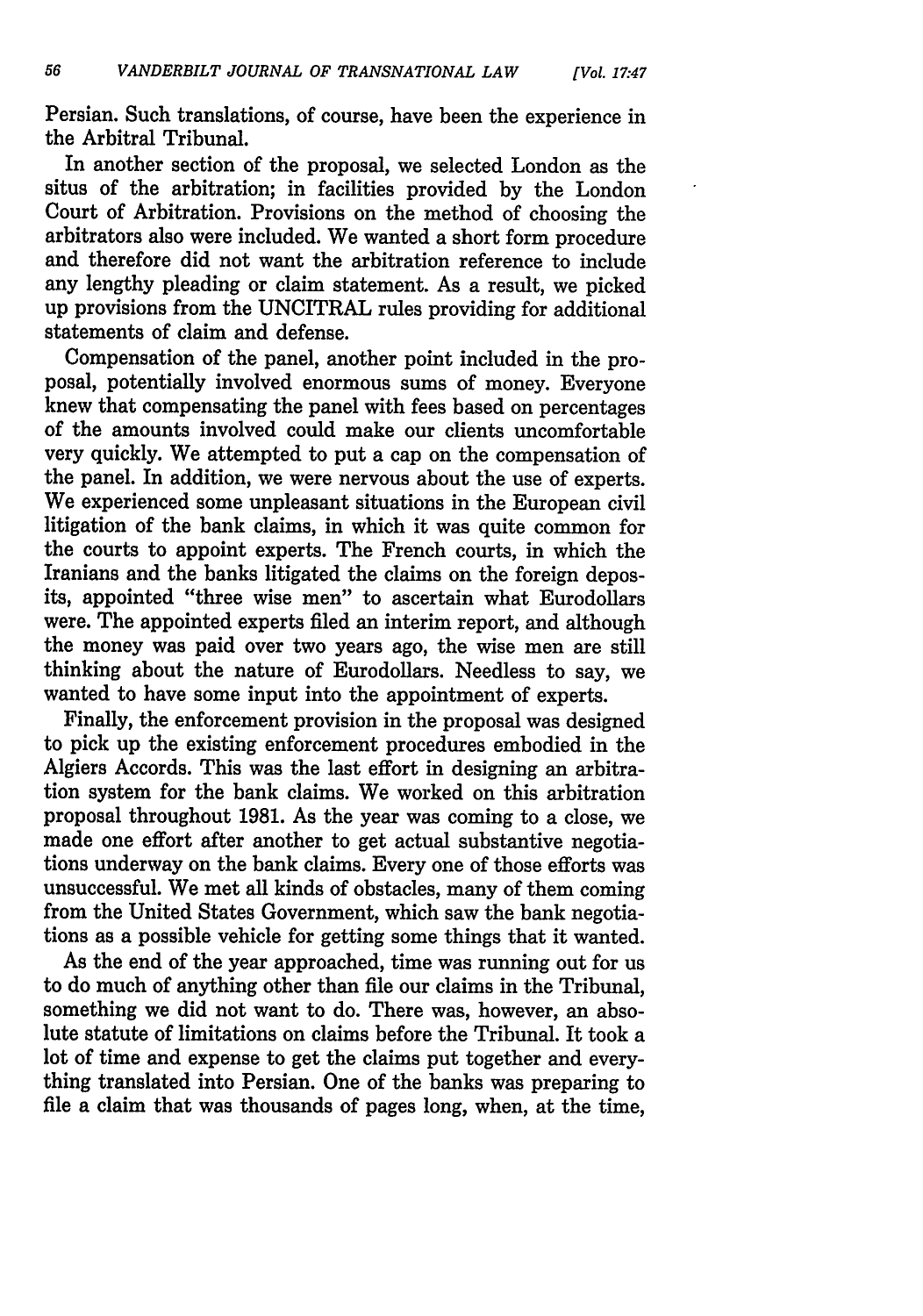some of the Farsi translation services were charging \$200 a page. We had to turn our attention to getting ready, albeit reluctantly, for the Tribunal along with the rest of the claimants. In that context, the ad hoc arbitration process for the banks expired before it was ever invoked. One bank actually made a reference, maybe just whimsically, or perhaps aggressively, to arbitration under the ad hoc system. Arbitration never happened, and, in fact, I think that particular bank may have already reached a settlement.

Thus, the first widespread attempt in the banking industry to deal with arbitration was, largely academic. Nonetheless, developing a process for referring our disputes, whether to an ad hoc system or the Tribunal, was the only real piece of leverage to get negotiations underway. If those negotiations are not successful, we have every right to be in the Tribunal presenting claims against Iran, and it will have to defend them.

I am happy to say that negotiations are going on, although slowly; but that is the nature of negotiations with the Iranians. The negotiations are proceeding, with real prospects for success. Iran admitted in the Algiers Accords that it will pay the debts. This admission, provides a piece of leverage for settlement, and I sincerely hope we will avoid protracted litigation or arbitration of the claims.